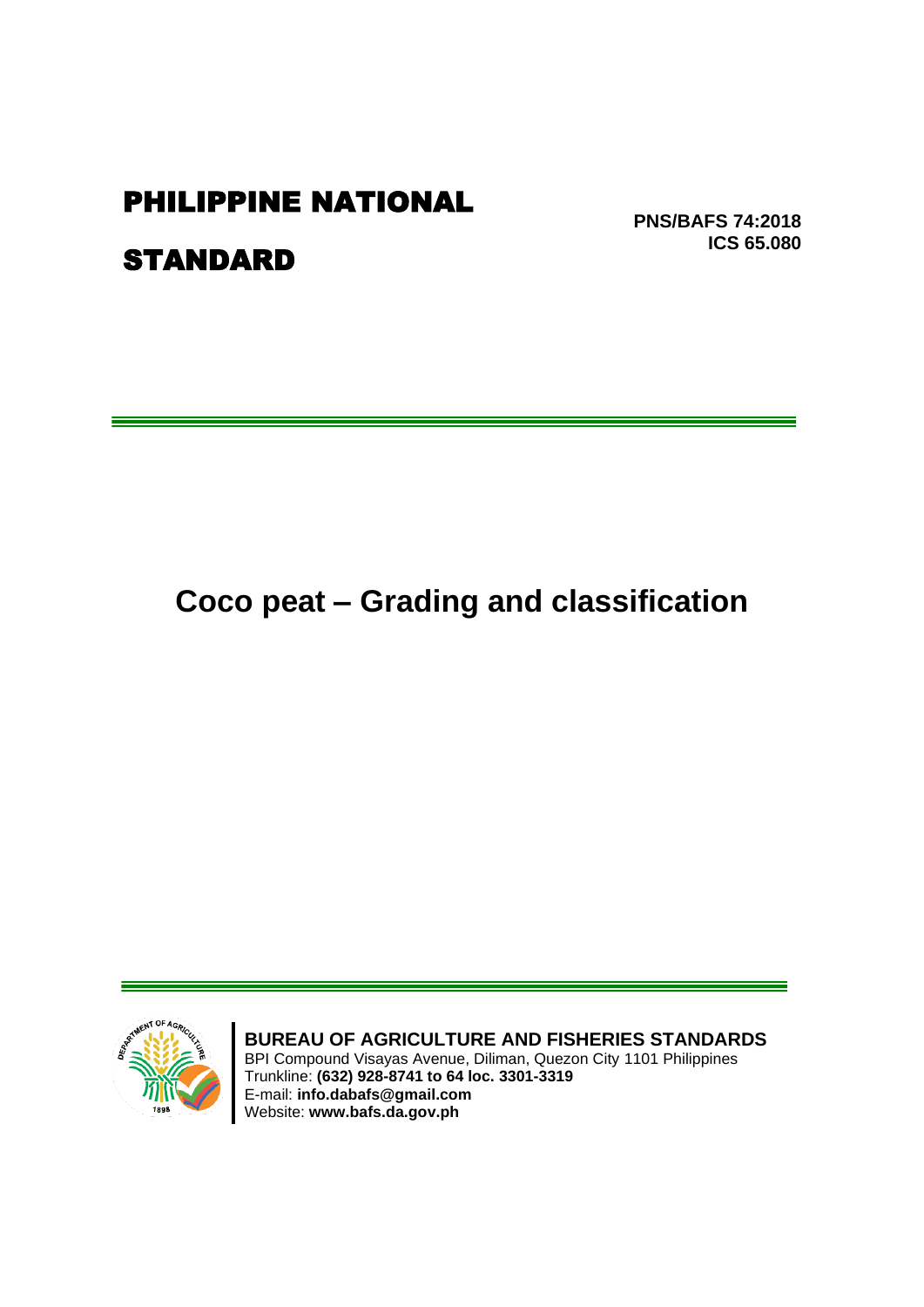## <span id="page-1-0"></span>**Contents**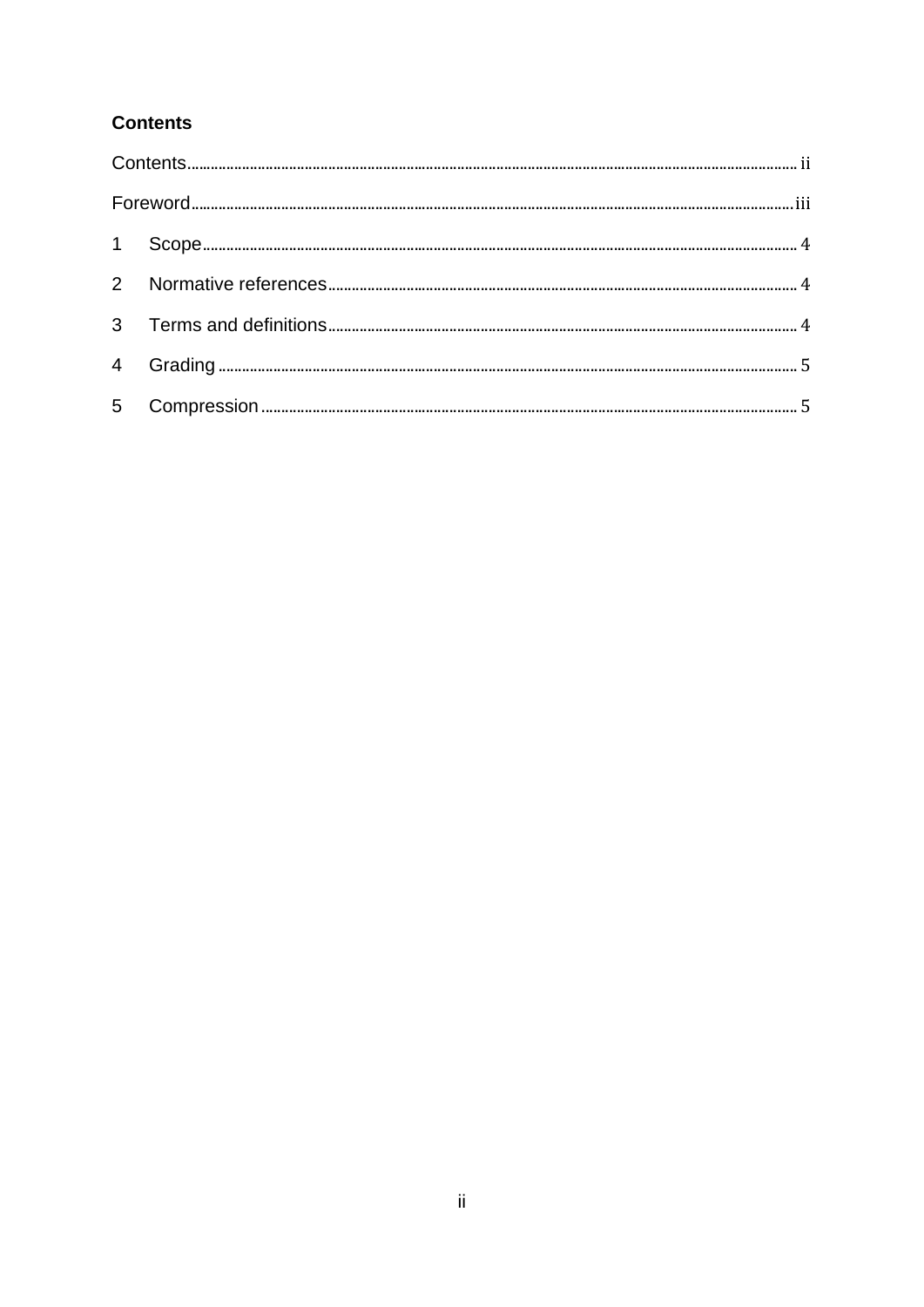#### <span id="page-2-0"></span>**Foreword**

The Philippine Coconut Authority (PCA) envisioned to promote and aggressively market coconut by-products in both local and international trade including coconut peat. In response, the existing Philippine National Standard Coconut Peat – Grading and Classification (PNS/BAFPS 74:2009) was reviewed to ensure that the quality of locally produced coco peat is globally competitive.

A Technical Working Group (TWG), spearheaded by the Bureau of Agriculture and Fisheries Standards (BAFS) in collaboration with PCA, was organized in order to review, revise and develop recommendations based on scientific and acceptable practices and specifications which would enable Philippine products become globally competitive. The TWG was authorized by the Special Order No. 642 and 854 Series of 2017.

The revision of PNS/BAFPS 74:2009 was undertaken after the deliberation of the TWG. Modifications were made especially in the system and specifications for grading and packaging coco peat to tailor fit the Standard based on the existing commercial practices and requirements in the local and international markets. The new PNS provided specifications on grading and compression however, may vary according to buyer's preferences.

This document was drafted in accordance with the editorial rules of the ISO/IEC Directives, Part 2.

This Standard cancels and repeals PNS/BAFPS 74:2009.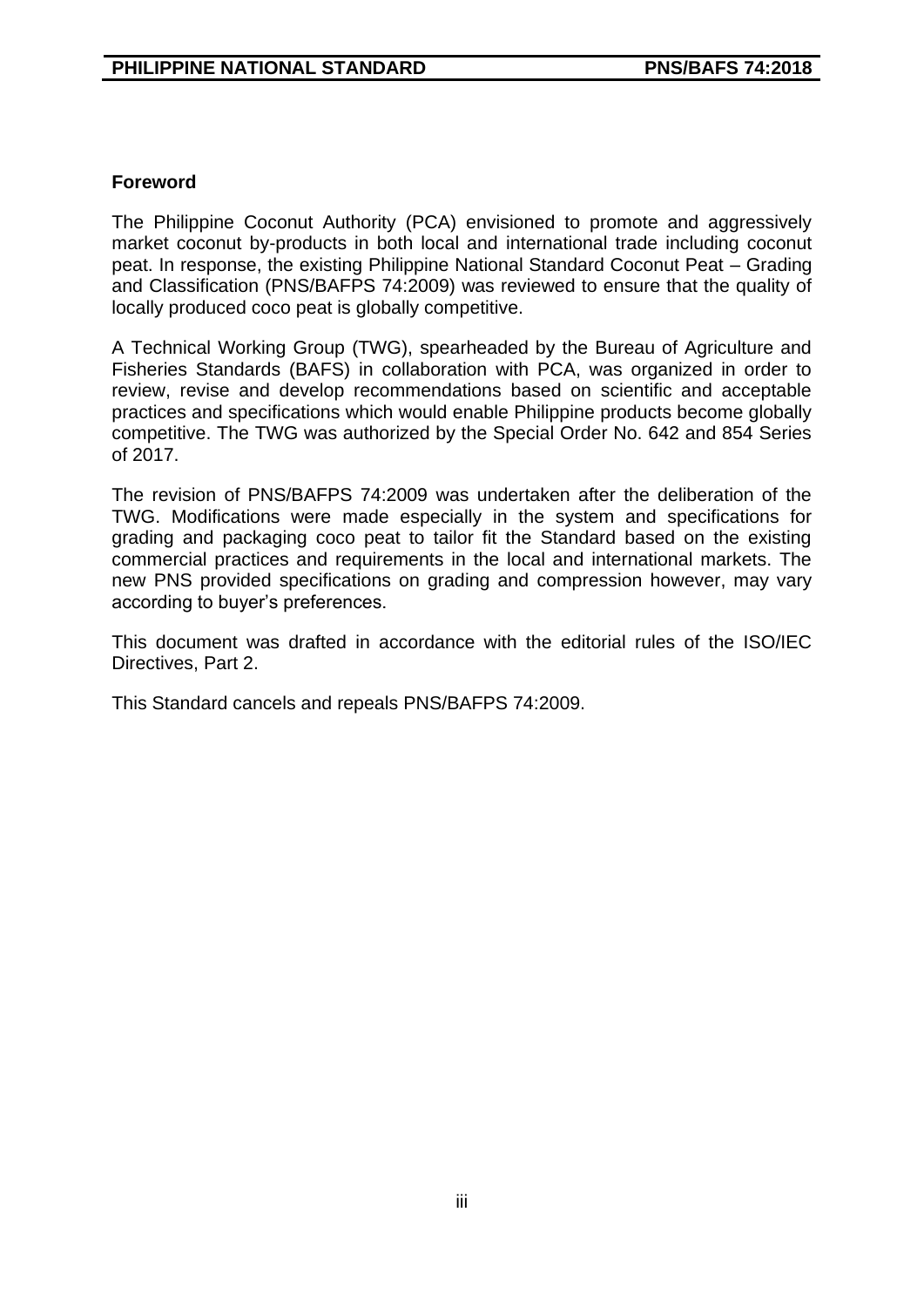### <span id="page-3-0"></span>**1 Scope**

This standard specifies requirements and establishes a system of grading and classifying coco peat, a product from extraction of coir from coconut husks. This standard covers the use of coco peat as a growing medium in various grades and finished products for agricultural application.

#### <span id="page-3-1"></span>**2 Normative references**

There are no normative references used in this document.

#### <span id="page-3-2"></span>**3 Terms and definitions**

For the purposes of this document, the following terms and definitions apply.

#### **3.1**

#### **bale**

compressed coco peat packed in suitable materials

#### **3.2**

#### **block/brick**

coco peat packed into high density compression

#### **3.3**

#### **coco peat**

also known as coir pith/coir dust; fine spongy material left after the extraction of the coir from the coconut husk

#### **3.4**

#### **coco husk chip**

chopped husk in different forms and sizes

#### **3.5**

#### **electric conductivity**

indicator or measurement of total salt content in coco peat

#### **3.6**

#### **grade**

designation of coco peat quality according to the establishment government standard

#### **3.7**

#### **grow bag**

mechanically compressed coco peat in different forms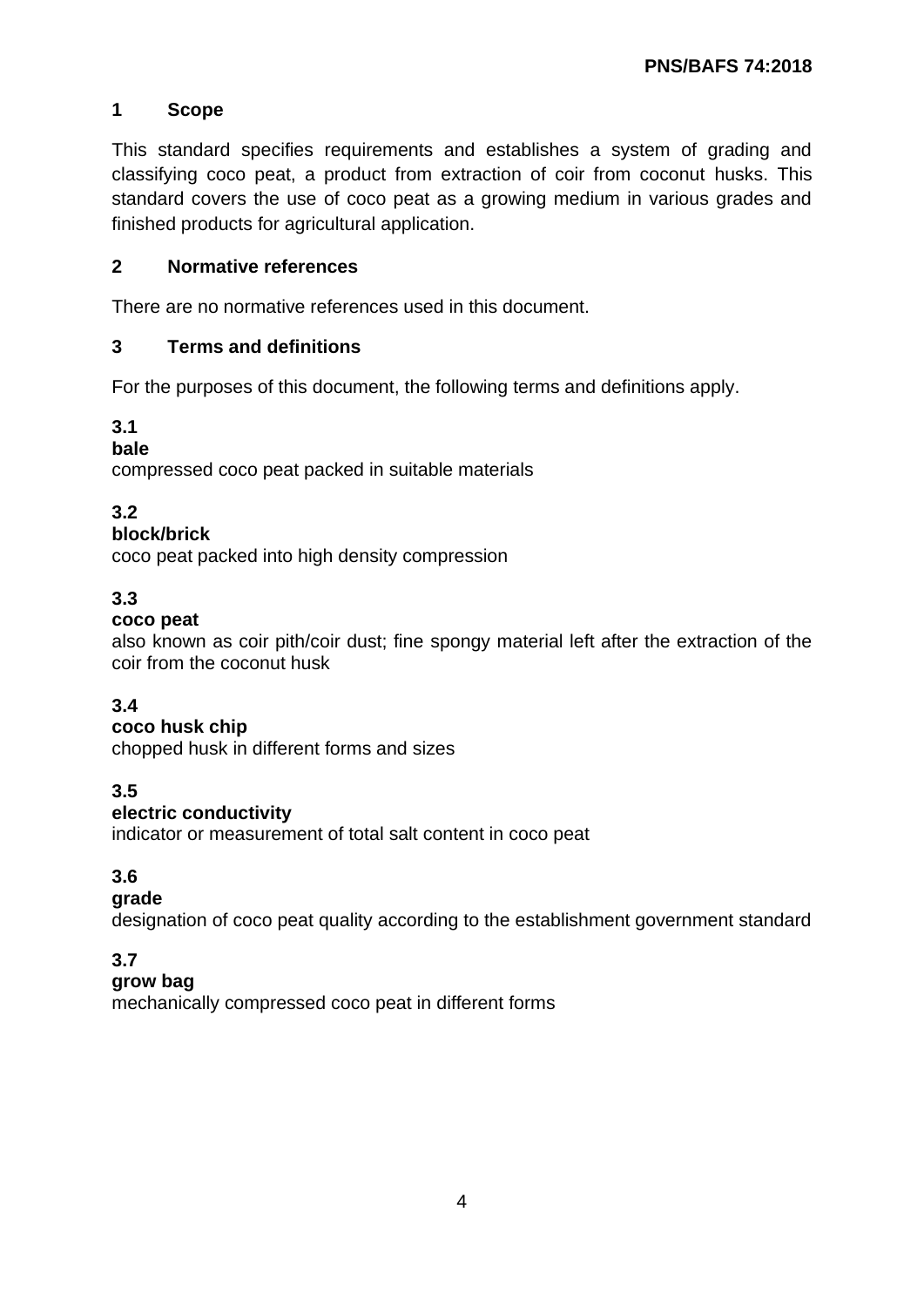## <span id="page-4-0"></span>**4 Grading**

There shall be three (3) types of grading system for coco peat.

# **Table 1 – Grading of coco peat**

| Grade               | <b>Electrical Conductivity</b><br>(EC)<br>mS/cm | pH          | <b>Moisture Content (MC)</b><br>$\%$ |  |
|---------------------|-------------------------------------------------|-------------|--------------------------------------|--|
| A (Premium)         | < 0.5                                           | $5.5 - 6.8$ | 15 to 20                             |  |
| <b>B</b> (Regular)  | < 1.0                                           | $5.5 - 6.8$ | $>20$ to 35                          |  |
| C (Fresh Coco peat) | < 1.0                                           | $5.5 - 6.8$ | $>35$                                |  |
| <b>NOTE</b>         | EC expressed as milliSiemen per centimeter      |             |                                      |  |

# <span id="page-4-1"></span>**5 Compression**

There are four (4) forms of compressed coco peat.

|  |  | Table 2 - Forms of compressed coco peat |  |  |
|--|--|-----------------------------------------|--|--|
|--|--|-----------------------------------------|--|--|

|                          | <b>Types of compression</b>            |                             |             |                 |
|--------------------------|----------------------------------------|-----------------------------|-------------|-----------------|
| Compression<br>factors   | <b>Brick</b>                           | <b>Block</b>                | <b>Bale</b> | <b>Grow bag</b> |
| Size (LWH), cm           | $20 \times 10 \times 5$<br>$(\pm 1.0)$ | 30 x 30 x 14<br>$(\pm 4.0)$ | None        | None            |
| Weight, kg               | $0.650 \pm 0.05$                       | $5 \pm 1.0$                 | None        | None            |
| <b>Compression ratio</b> | 8:1                                    | 5 to 6:1                    | 2 to 2.5:1  | 5 to 6:1        |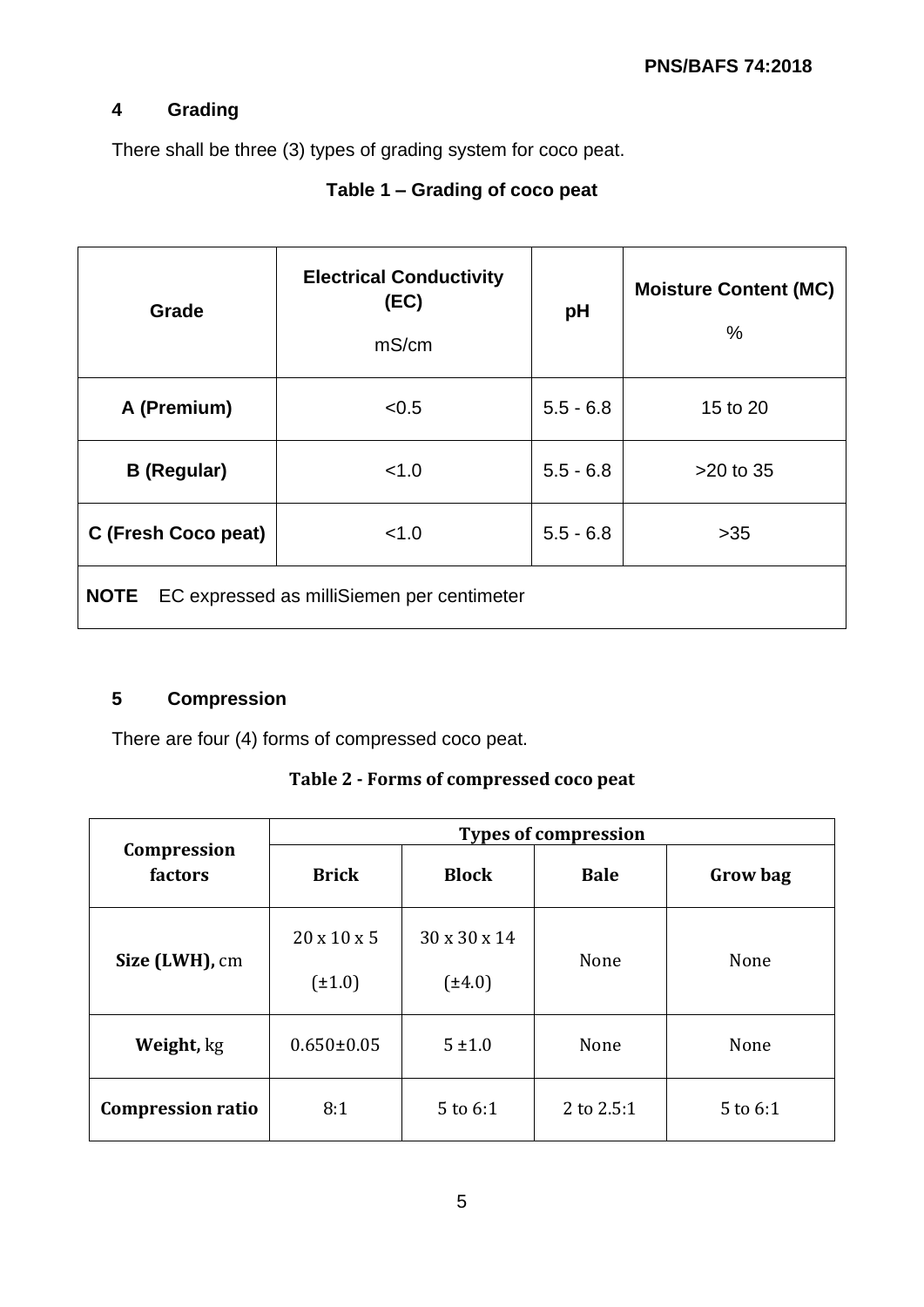#### **Bibliography**

- Bureau of Agriculture and Fisheries Product Standard. (2009). Philippine National Standards on the Grading and Classification of Coconut Peat
- Coir Board. (2016). *Coir pith: Wealth form waste*. Ministry of MSME, Government of India. 4pp.
- M. P. Coir Exports. (2012). Coir catalogue. Retrieved on July 4, 2017 from http://www.coirexports-india.com/Coir-Products-Catalogue.
- PreMiereCocos. (2004). *Testing methods for coco peat*. Circle 5 Eco plantations Lanka Ltd, Sri Lanka. Retrieved on July 4, 2017 from [http://www.cocopeatcompany.com/pdf/Testing-](http://www.cocopeatcompany.com/pdf/Testing)Methods-for-Coco-peat.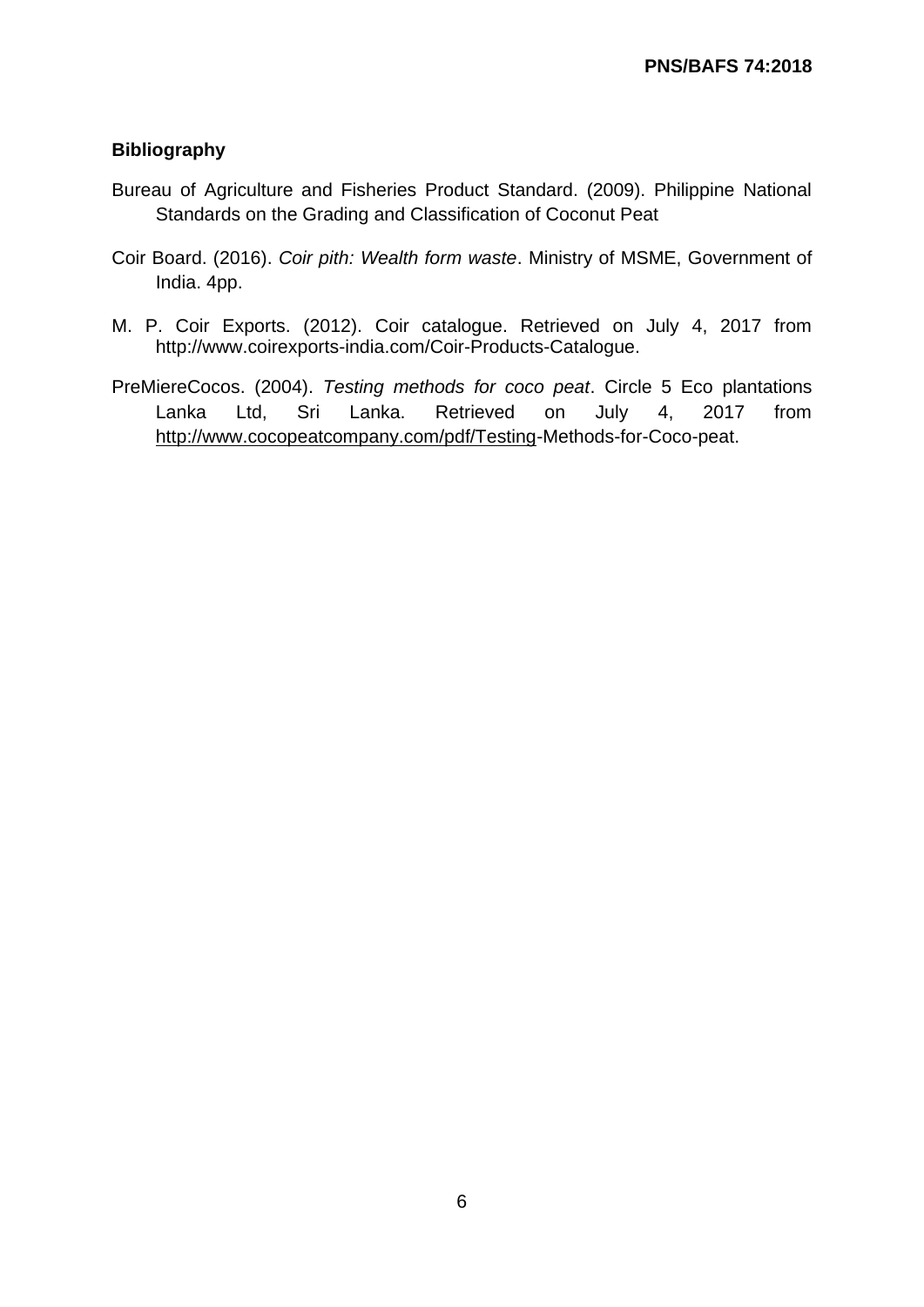#### **Department of Agriculture Bureau of Agriculture and Fisheries Standards**

#### **Technical Working Group (TWG) for the Development of the Philippine National Standard (PNS) for Coco peat- Grading and Classification**

#### **Chairperson**

Luisito J. Peñamora Philippine Coconut Authority – Zamboanga Research Center Department of Agriculture

#### **Members**

- 
- 1 Rosella B. Villaruel 1 6 Ariel F. Aguirre<br>2 Luz Brenda P. Balibera 1 7 Leo Alexandro Department of Agriculture
- 3 Ma. Melvin A. Joves 6 8 Maria Teresa Diokno Department of Trade and Industry 9 Mark Joseph Lector
- 4 Reynaldo A. Go 10 Brian Mamad
- 5 Nena E. Mawalic Green Asia Agri Ventures, Inc.

#### **Project Managers Advisers**

Lara V. Navarro **Vivencio R. Mamaril**<br>
John Gregory V. Aguino **Vivencio R. Bautista** John Gregory V. Aquino Farlash D. Pancho Sharmaine C. Biñas Francesca Louise P. Garcia

- 2 Luz Brenda P. Balibera 7 Leo Alexandro Y. Aquirre Philippine Coconut Authority **Pontmain Resources**, Inc.
	-
- Export Marketing Bureau Pilipinas Ecofiber Corporation
- Regwill Industries, Inc. The Contract Contract Agri-solutions Marketing **Cooperative**

Bureau of Agriculture and Fisheries Standards